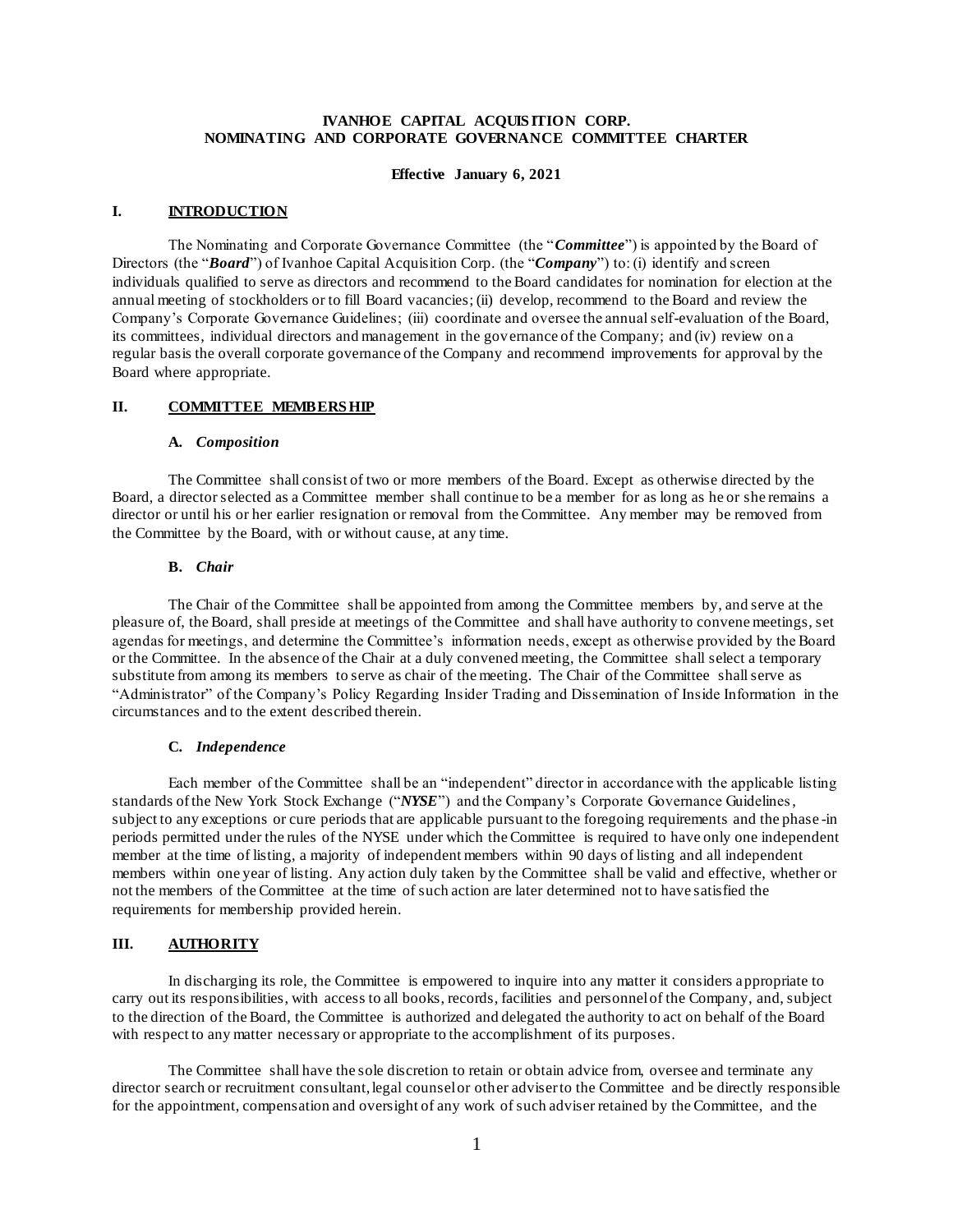Company will provide appropriate funding (as determined by the Committee) for the payment of reasonable compensation to any such adviser.

## **IV. COMMITTEE MEETINGS**

The Committee shall meet as often as necessary to carry out its responsibilities, which, following the Company's initial business combination, shall be at least quarterly.

The Committee shall establish its own schedule of meetings. The Committee may also act by unanimous written consent of its members.

Notice of meetings shall be given to all Committee members or may be waived, in the same manner as required for meetings of the Board. Meetings of the Committee may be held by means of conference telephone or other communications equipment by means of which all persons participating in the meeting can hear and speak with each other. A majority of the members of the Committee shall constitute a quorum for a meeting and the affirmative vote of a majority of members present at a meeting at which a quorum is present shall constitute the action of the Committee. The Committee shall otherwise establish its own rules of procedure.

## **V. DELEGATION**

The Committee, by resolution approved by a majority of the Committee, may form and delegate any of its responsibilities to a subcommittee so long as such subcommittee is solely comprised of one or more members of the Committee and such delegation is not otherwise inconsistent with law and applicable rules and regulations of the U.S. Securities and Exchange Commission and the NYSE.

## **VI. KEY RESPONSIBILITIES**

The following responsibilities are set forth as a guide for fulfilling the Committee's purp oses in such manner as the Committee determines is appropriate:

- (a) recommend to the Board for approval, review the effectiveness of, recommend modifications as appropriate to, and review Company disclosures concerning: (a) the Company's policies and procedures for identifying and screening Board nominee candidates; (b) the process and criteria (including experience, qualifications, attributes, diversity or skills in light of the Company's business and structure) used to evaluate Board membership and director independence; and (c) any policies with regard to diversity on the Board;
- (b) identify and screen director candidates (including incumbent directors for potential renomination and candidates recommended by stockholders in accordance with the Company's policies as set forth in its proxy statement) consistent with criteria approved by the Board, and recommend to the Board candidates for: (a) nomination for election or re-election by the stockholders; and (b) any Board vacancies that are to be filled by the Board subject to any rights regarding the selection of directors by holders of preferred stock and any other contractual or other commitments of the Company;
- (c) oversee the Company's policies and procedures with respect to the consideration of director candidates recommended by stockholders, including the submission of any proxy access nominees by stockholders;
- (d) review Company disclosures concerning the specific experience, qualifications, attributes or skills that led to the conclusion that each director and nominee should serve as a director in light of the Company's business and structure;
- (e) review annually the relationships between directors, the Company and members of management and recommend to the Board whether each director qualifies as "independent" under the Board's definition of "independence" and the applicable rules of the NYSE and the Company's Corporate Governance Guidelines;